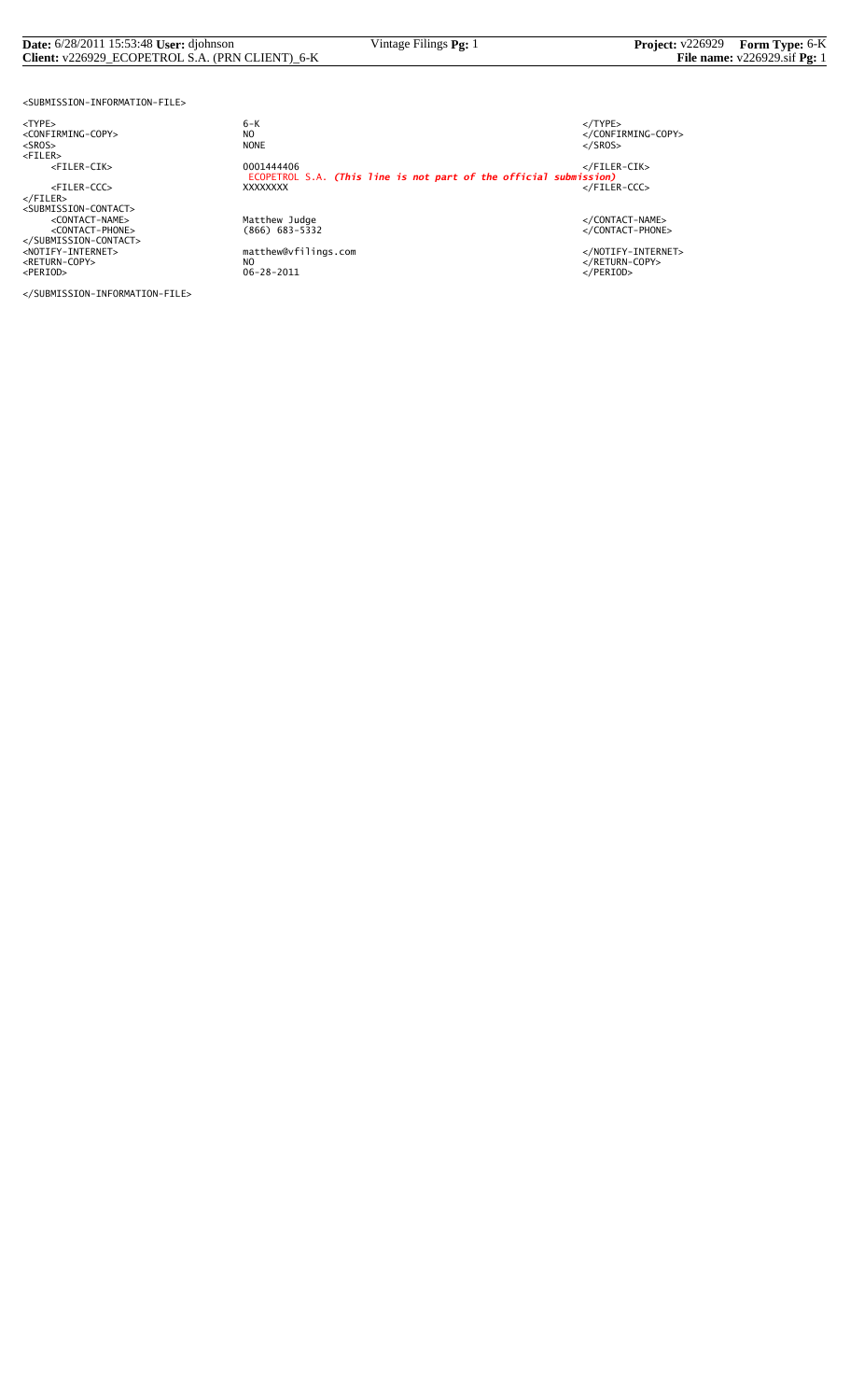#### **SECURITIES AND EXCHANGE COMMISSION Washington, D.C. 20549**

 $\overline{a}$ 

 $\overline{a}$ 

 $\overline{a}$ 

 $\overline{a}$ 

#### **FORM 6-K REPORT OF FOREIGN PRIVATE ISSUER PURSUANT TO RULE 13a-16 OR 15d-16 OF THE SECURITIES EXCHANGE ACT OF 1934**

June 2011

Commission File Number: 333-153452

**ECOPETROL S.A.**

*(Exact name of registrant as specified in its Charter)*  $\overline{a}$ 

> Carrera 7 No. 37 – 69 BOGOTA – COLOMBIA

*(Address of registrant's principal executive offices)*

Indicate by check mark whether the registrant files or will file annual reports under cover Form 20-F or Form 40-F.

Form 20-F  $\boxtimes$  Form 40-F  $\Box$ 

Indicate by check mark if the registrant is submitting the Form 6-K in paper as permitted by Regulation S-T Rule 101(b)(1):

 $Yes$   $\Box$  No  $\boxtimes$ 

Indicate by check mark if the registrant is submitting the Form 6-K in paper as permitted by Regulation S-T Rule 101(b)(7):

 $Yes$   $\Box$  No  $\boxtimes$ 

Indicate by check mark whether by furnishing the information contained in this Form, the registrant is also thereby furnishing the information to the Commission pursuant to Rule 12g3-2(b) under the Securities Exchange Act of 1934.

Yes □ No ⊠

If "Yes" is marked, indicate below the file number assigned to the registrant in connection with Rule  $12g3-2(b)$ : 82- $N/A$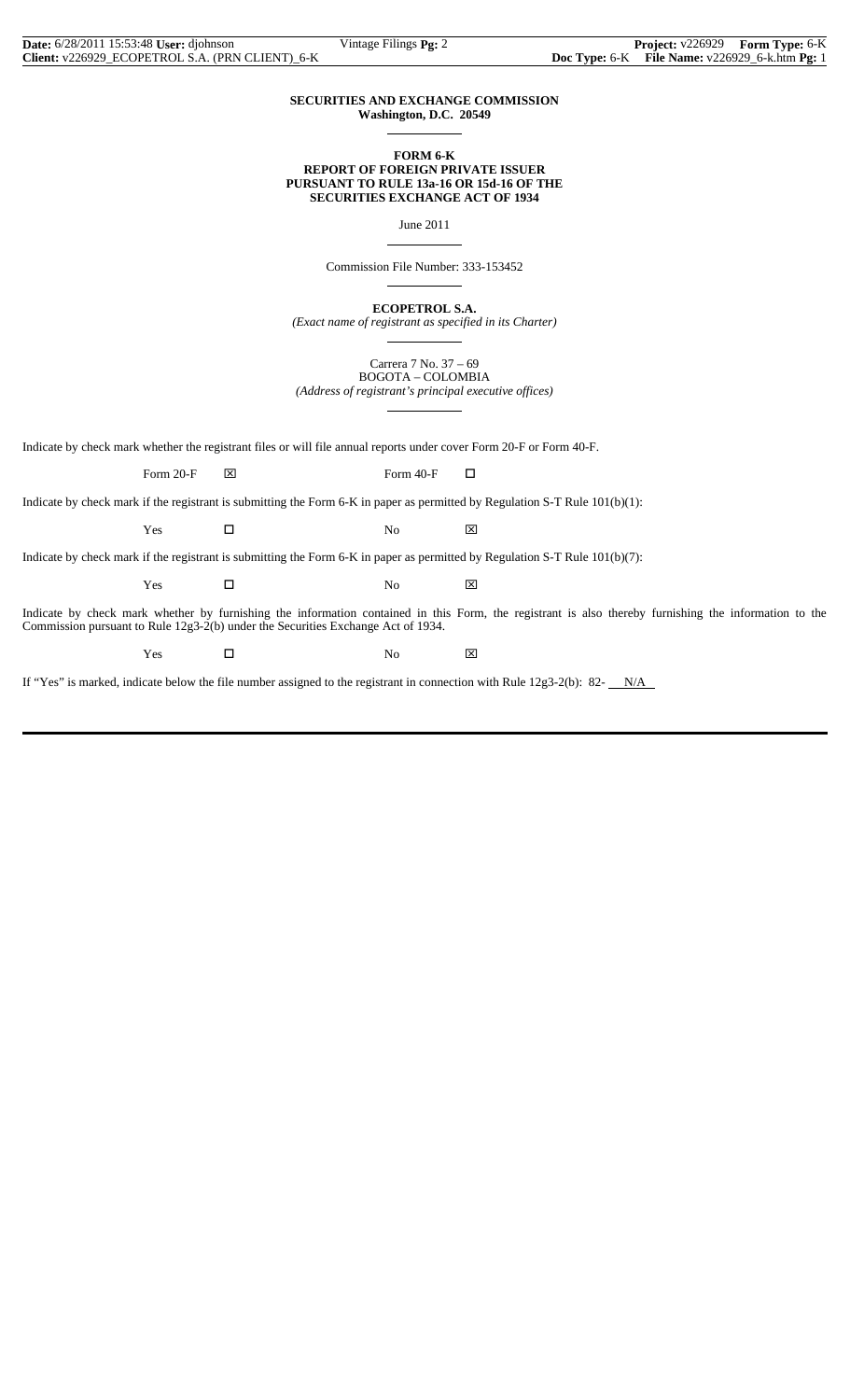

## **FITCH BOOSTS ECOPETROL'S CREDIT RATING TO INVESTMENT GRADE**

- **Foreign and local currency rating raised to 'BBB-' and 'BBB' with a stable outlook**
- **Upgrade is in line with the Republic of Colombia's new rating**

BOGOTA, Colombia, June 28, Ecopetrol S.A. (NYSE: EC; BVC: ECOPETROL; BVL: EC; TSX: ECP) ("Ecopetrol" or the "Company") announced that the risk rating agency Fitch has upgraded Ecopetrol S.A.'s foreign and local currency Issuer Default Ratings (IDRs) to 'BBB-' and 'BBB', respectively, from 'BB+' and 'BBB-'. This rating action affects approximately USD 1.5 billion of debt due 2019. The rating outlook is stable.

The investment grade rating assigned to Ecopetrol by Fitch is in line with the June 22 decision by the agency to increase the Republic of Colombia's foreign and local rating to 'BBB-' and 'BBB' respectively.

According to the Fitch report, Ecopetrol's ratings reflect its strong financial profile, improving production capacity, and adequate reserve levels. Ecopetrol's growth strategy and associated capital investment are considered aggressive according to Fitch. Fitch's report also states that the Company's ratings reflect the close linkage with the Republic of Colombia, which currently owns 89.9% of the Company.

The news release is available on the website www.ecopetrol.com.co.

**Bogota, Colombia – June 28, 2011**

```
------------------------------------------
```
*Ecopetrol is Colombia's largest integrated oil & gas company, where it accounts for 60% of total production. It is one of the top 40 oil companies in the world and the fourth largest oil company in Latin America. The Company is also involved in exploration and production activities in Brazil, Peru and the United States Gulf Coast, and owns the main refineries in Colombia, most of the network of oil and multiple purpose pipelines in the country, petrochemical plants, and it is entering into the biofuels business.*

*This release contains forward-looking statements relating to the prospects of the business, estimates for operating and financial results, and those related to growth prospects of Ecopetrol. These are merely projections and, as such, are based exclusively on the expectations of management concerning the future of the business and its continued access to capital to fund the Company's business plan. Such forward-looking statements depend, substantially, on changes in market conditions, government regulations, competitive pressures, the performance of the Colombian economy and the industry, among other factors; therefore, they are subject to change without prior notice.*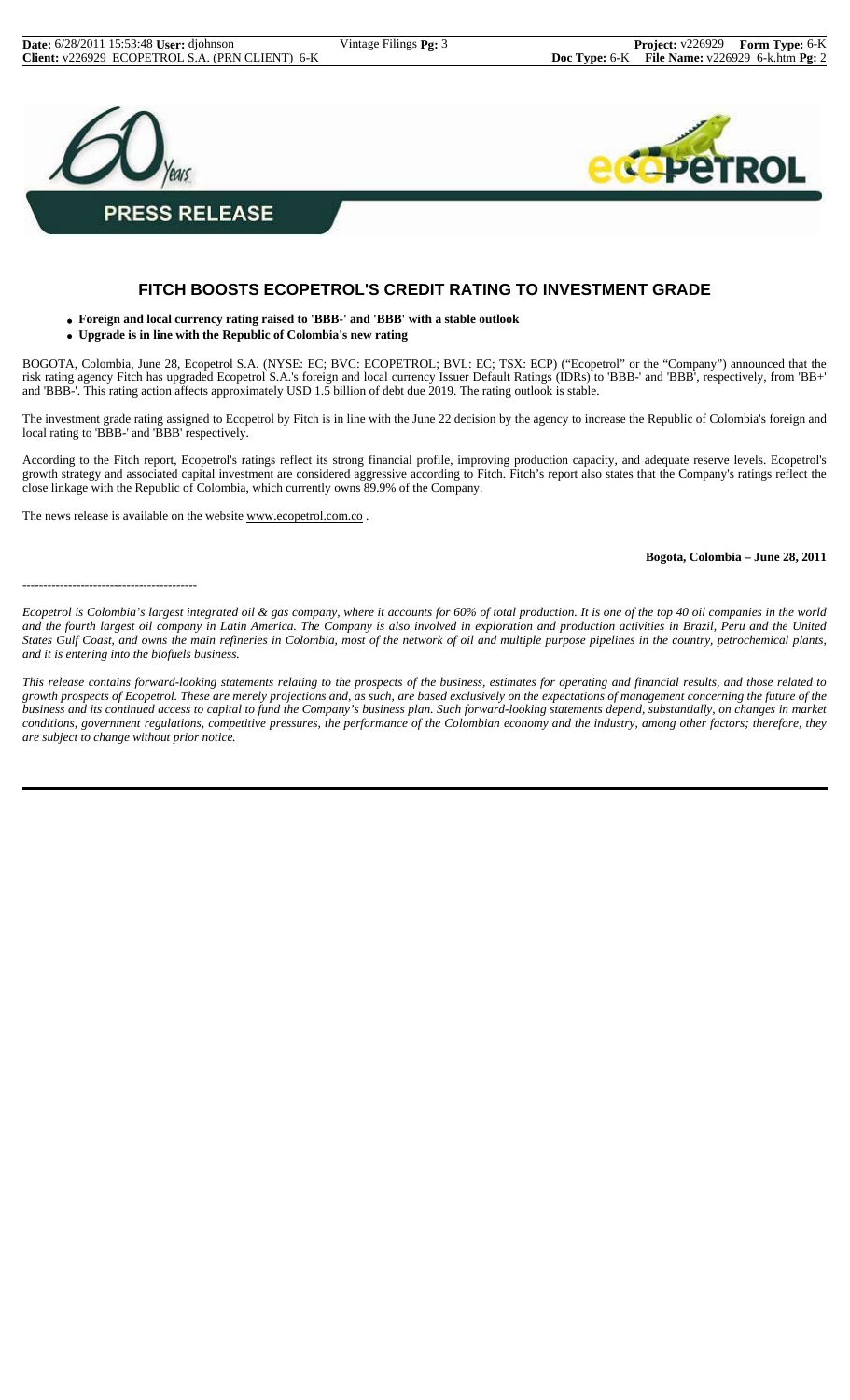| <b>Date:</b> 6/28/2011 15:53:48 User: diohnson  | Vintage Filings <b>Pg:</b> 4 | <b>Project:</b> $v226929$ <b>Form Type:</b> 6-K     |  |
|-------------------------------------------------|------------------------------|-----------------------------------------------------|--|
| Client: v226929_ECOPETROL S.A. (PRN CLIENT)_6-K |                              | Doc Type: $6-K$ File Name: $v226929_6$ -k.htm Pg: 3 |  |

### **Contact us for any additional information:**

Investor Relations

Alejandro Giraldo

Phone: +571-234-5190

Email: investors@ecopetrol.com.co

## **Media Relations (Colombia)**

**Mauricio Téllez**

Phone: + 571-2345377

Fax: +571-2344480

Email: mtellez@ecopetrol.com.co

Website: www.ecopetrol.com.co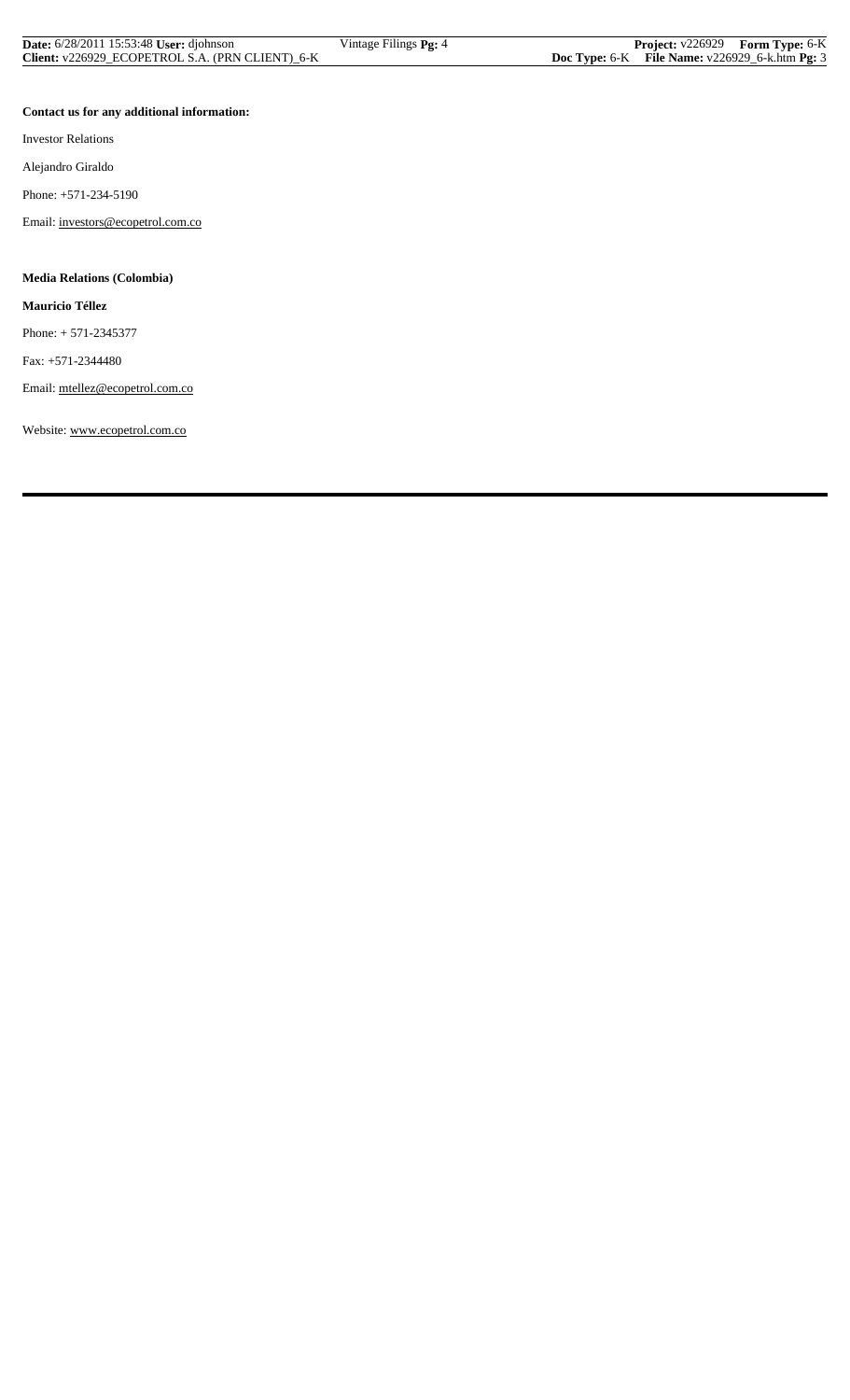| <b>Date:</b> 6/28/2011 15:53:48 User: diohnson  | Vintage Filings $Pg: 5$ |                                                     | <b>Project:</b> v226929 Form Type: 6-K |
|-------------------------------------------------|-------------------------|-----------------------------------------------------|----------------------------------------|
| Client: v226929 ECOPETROL S.A. (PRN CLIENT) 6-K |                         | Doc Type: $6-K$ File Name: $v226929_6$ -k.htm Pg: 4 |                                        |

#### SIGNATURE

Pursuant to the requirements of the Securities Exchange Act of 1934, the Registrant has duly caused this report to be signed on its behalf by the undersigned, thereto duly authorized.

Date: June 24, 2011

Ecopetrol S.A.

By: /s/ Adriana M. Echeverri

 Name: Adriana M. Echeverri Title: Chief Financial Officer